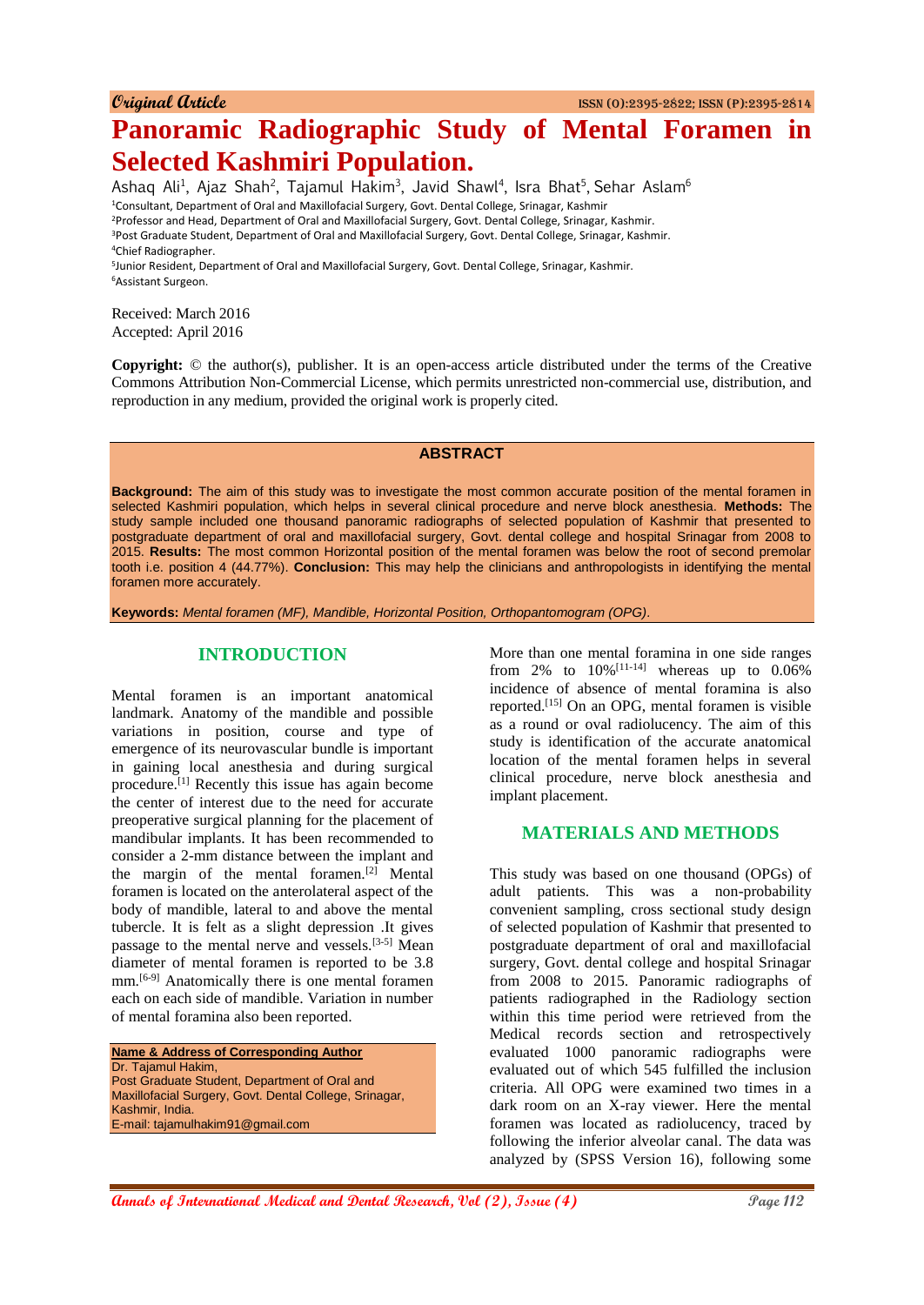inclusion &Exclusion Criteria was used. Inclusion criteria are (1) Age 15 and above; (2) Film should show no radiographic exposure and processing artifacts; (3) OPG of adult patient of both sexes with permanent dentition at least having first molar teeth bilaterally; (4) Radiographs having bilaterally visible mental foramina taking by same machine. Exclusion Criteria are (1) Radiograph of edentulous patients; (2) Radiograph showing incomplete or mixed dentition; (3) Radiograph with pathologic lesion; (4) Unreadable and poor quality of OPG; (5) Missing teeth, especially missing lower canine must be excluded when mesial premolar drift occur; (6) Presence of supernumerary teeth in mandibular dentition: (7) Presence of periodontal lesion in mandibular dentition that may cause dental mesial drift; (8) Patients with previous and current orthodontic treatment.

The horizontal position in relation to the apices of adjacent teeth is more emphasized in different clinical procedures. Commonest position of mental foramen is described to be apical to the second premolar tooth, $[16,17]$  and between the roots of two mandibular premolar teeth. Most of the researchers classify the position of mental foreman in following position 1: MF situated anterior to the first premolar tooth. Position 2: MF situated in the line with the long axis of first premolar tooth. Position 3: MF Situated between the apex apices of the first and second premolar teeth. Position 4: MF situated in the line with the long axis of second premolar tooth. Position 5: MF Situated between the apex apices of the second premolar and first molar teeth. Position 6: MF situated in the line with the long of first molar tooth.

# **RESULTS**

The age of the subjects ranged from 16 years to 60 years (mean age 28.33). Gender distribution shows male predominance with males being 65.32%  $(n=356)$  and females being 34.68%  $(n=189)$  [Table 1]. Position 1 was found to be in 44 OPGs on the right side and 21 OPGs on the left side. Its frequency was reported as 8 %on the right side and 3.85% on the left side. Position 2, was found to be in 49 OPGs and frequency was reported as 9% on the right side and in 54 OPGs on the left side where frequency was 9.9 %. Position 3 was found to be in 142 OPGs& frequency is 26% on the right side and 146 OPGs on left side and frequency is 26.6 % Position 3 was the second most common location of MF as viewed in OPG. Position 4 was found to be in 240 OPGs on right side and 244 on left side. Its frequency was 44% on right side and 44.77% on left side. Hence, Position 4 is the most common position of MF as viewed in OPG. Position 5, was found to be in 50 OPGs on the right side and 54 OPGs on the left side. Its frequency was 9.1% on the right side and 9.9% on the left side. Position 5 and Position 2 is the third most common location of MF as viewed in OPGs. Position 6 was found to be in only 20 OPGs and 26 OPGs on the right and left side. Its frequency was reported as 3.67 % and 4.77% for the right and left side. Position 6 is the least common position of MF as viewed in OPG as shown in [Table 2].

| <b>Table 1:</b> Gender Distribution. |                  |       |  |  |
|--------------------------------------|------------------|-------|--|--|
| Gender                               | <b>Frequency</b> | %age  |  |  |
| Male                                 | 356              | 65.32 |  |  |
| Female                               | 189              | 34.68 |  |  |

| <b>Table 2:</b> Location of mental foramen (in Horizontal axis). |     |                                  |     |                          |  |
|------------------------------------------------------------------|-----|----------------------------------|-----|--------------------------|--|
| <b>Horizontal position</b>                                       |     | <b>Right side Frequency %age</b> |     | Left side Frequency %age |  |
| Position 1                                                       | 44  |                                  |     | 3.85                     |  |
| Position 2                                                       | 49  | 8.99                             |     | 9.90                     |  |
| Position 3                                                       | 142 | 26                               | 146 | 26.78                    |  |
| Position 4                                                       | 240 | 44                               | 244 | 44.77                    |  |
| Position 5                                                       | 50  | 9.17                             |     | 9.90                     |  |
| Position 6                                                       | 20  | 3.67                             |     |                          |  |
| Total                                                            | 545 | 100                              | 545 | 100                      |  |

# **DISCUSSION**

Determination of position of mental foramen has been a topic of great interest for the investigators emphasizing on important anatomical land marks of the maxillofacial region.<sup>[18]</sup> Radiography is the only available non-invasive method for diagnosis and treatment planning of major surgical procedures of the mandible. Although it is clear from previous studies that position of mental foramen is the pre requisite for any mandibular anterior surgical procedure, there are significant differences between different populations. Hence, it is important to know these differences anatomically and statistically and our study has shown the same in Kashmiri population. We utilized panoramic radiographs because they have certain advantages over intra-oral radiography. It includes a greater area of hard and soft tissues and also the visualized area in continuity, thus allowing for a more accurate location of the mental foramen in both and the horizontal and vertical dimensions. This study overcomes drawbacks of using Intraoral Periapical (IOPA) for determining the position of mental